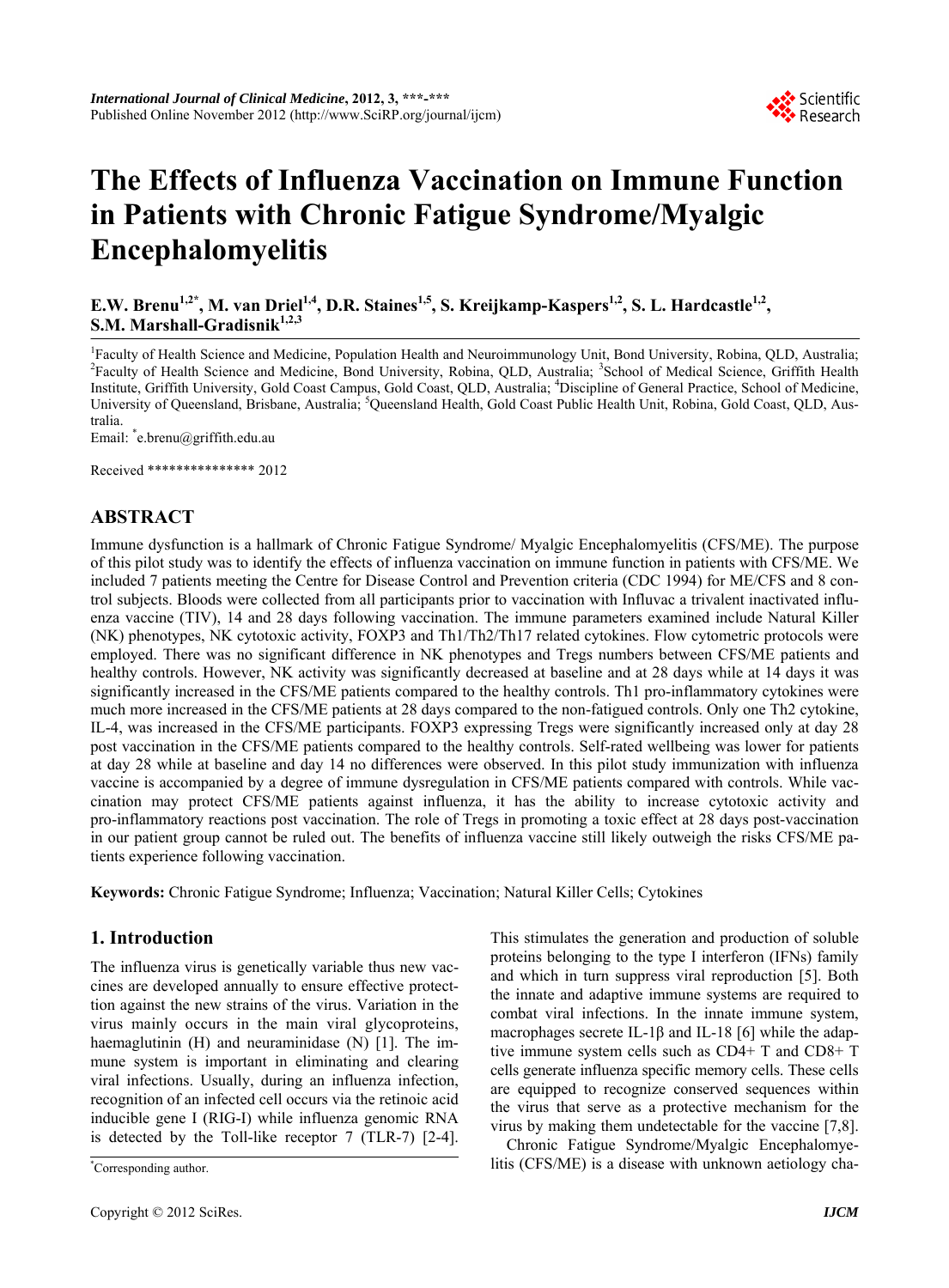racterized by severe fatigue and flu-like symptoms [9,10]. CFS/ME affects a substantial number or people worldwide and has been associated with a number of viruses [11-15]. Although the exact cause of CFS/ME is unknown, serological studies have shown high rates of viral titres in CFS/ME patients [15-18]. This may indicate an inability to effectively clear infections as immune function has been shown to be decreased in CFS/ME patients when compared to non-CFS/ME individuals [19-22]. A number of factors such as mental, physical, psychological stresses and viral infections may exacer- bate the symptoms of CFS/ME [23].

Administration of TIV in general to CFS/ME patients is a controversial issue [1,24-29]. This is mainly related to the view that vaccines may affect the immune system in CFS/ME patients resulting in a worsening of symptoms and consequently physical health. Incidentally, a survey of CFS/ME patients revealed that 31% of patients who had not received the influenza vaccination were of the view that immunization was hazardous to their health. However, among patients who had been vaccinated and developed complications 28% were optimistic and 26% agreed that vaccines were not detrimental to their health [29]. The degree of support for the influenza vaccine was higher among CFS/ME patients who had experienced positive outcomes from previous vaccinations, in this group, 45% rated vaccinations as favourable while 55% agreed it was advantageous [29]. A recent study investigated the effect of influenza vaccination on immune response noted that in some cases, administration of whole virus influenza vaccine was observed to raise antibody titres with no significant side effects in the CFS/ME group in comparison to the non-CFS/ME group [27]. Additionally, there was no significant difference in the symptoms of CFS/ME patients with or without the influenza vaccine 6 weeks after vaccination [27]. The results of this first study suggest that there is no demonstrable impact on the ability to generate antibodies, however the effect on cellular immunity, which is known to be affected in CFS/ME has not been studied before. Whole virus influenza vaccines are also inactivated however due to adverse events with whole virus influenza vaccines, only split virus influenza vaccines have been available in the US since 2001.

The purpose of this study is to explore the effects of influenza vaccination on immune function in CFS/ME patients, by examining and comparing NK activity, NK phenotypes, cytokine secretion pre, 14 and 28 days post vaccination.

## **2. Materials and Methods**

#### **2.1. Participants**

A total of 15 participants were selected from a database

of patients living in the South East Queensland region of Australia [30]. Seven patients were classified as having CFS/ME using the Centre of Disease Prevention and Control (CDC) 1994 case definition [1]. The non-CFS/ME controls comprised 8 participants from the same region. Written consent was obtained from all participants prior to blood sampling. A volume of 40mL of non-fasting morning blood samples were collected from the antecubital vein into lithium heparin and EDTA tubes. Full blood count measurements were obtained prior to immunological assessments.

#### **2.2. Vaccine Intervention**

Prior to vaccination contraindications for vaccination were checked as per the Australian immunisation handbook [32]. In the absence of contraindications the vaccine was administered by intramuscular injection in the deltoid muscle by a doctor. The patient was observed for at least 15 minutes post vaccination to monitor any immediate adverse effects. The type of influenza vaccine used was Influvac (Solvay Pharmaceuticals) an inactivated influenza vaccine. Each 0.5 mL pre-filled syringe contains 15 μg haemagglutinin of each of the three recommended strains produced for the 2011 flu season ((2011) A/California/, 7/2009 (H1N1) - like strain, A/Perth/, 16/2009 (H3N2) - like strain and B/, Brisbane/60/2008 like strain). The vaccine batch number was documented on the day of administration. At follow up patients were asked to report any adverse effects following vaccination. At every blood collection participants self-rated their general wellbeing, cold and flu symptoms and mood on a visual analogue scale (VAS), with the best imaginable or no symptoms rated as 0 and the worst imaginable as 10.

## **2.3. NK Cytotoxic Activity**

A flow cytometric based cytotoxic protocol was used to measure NK cytotoxic activity [19,33,30]. This involved isolating peripheral blood mononuclear cells (PBMCs) from whole blood samples using density gradient centrifugation. Subsequently cells were labeled with 0.4% PKH-26 (Sigma, St Louis, MO). PBMCs were then incubated with K562 cells, for 4 hours at 37˚C in 95% air,  $5\%$  CO<sub>2</sub> using a ratio of 25 (NK cells):1 (K562). Apoptosis of K562 cells were analyzed [19,30] via FACS-Calibur flow cytometry (BD Bioscience, San Jose, CA), after labeling cells with Annexin V-FITC and 7-AAD reagent (BD Pharmingen, San Diego, CA).

## **2.4. NK Phenotypes Quantitation**

NK cell subsets distribution, *i.e*. CD56brightCD16- NK cells and CD56dimCD16+ NK cells was determined as previously described [19,30]. Preferential isolation of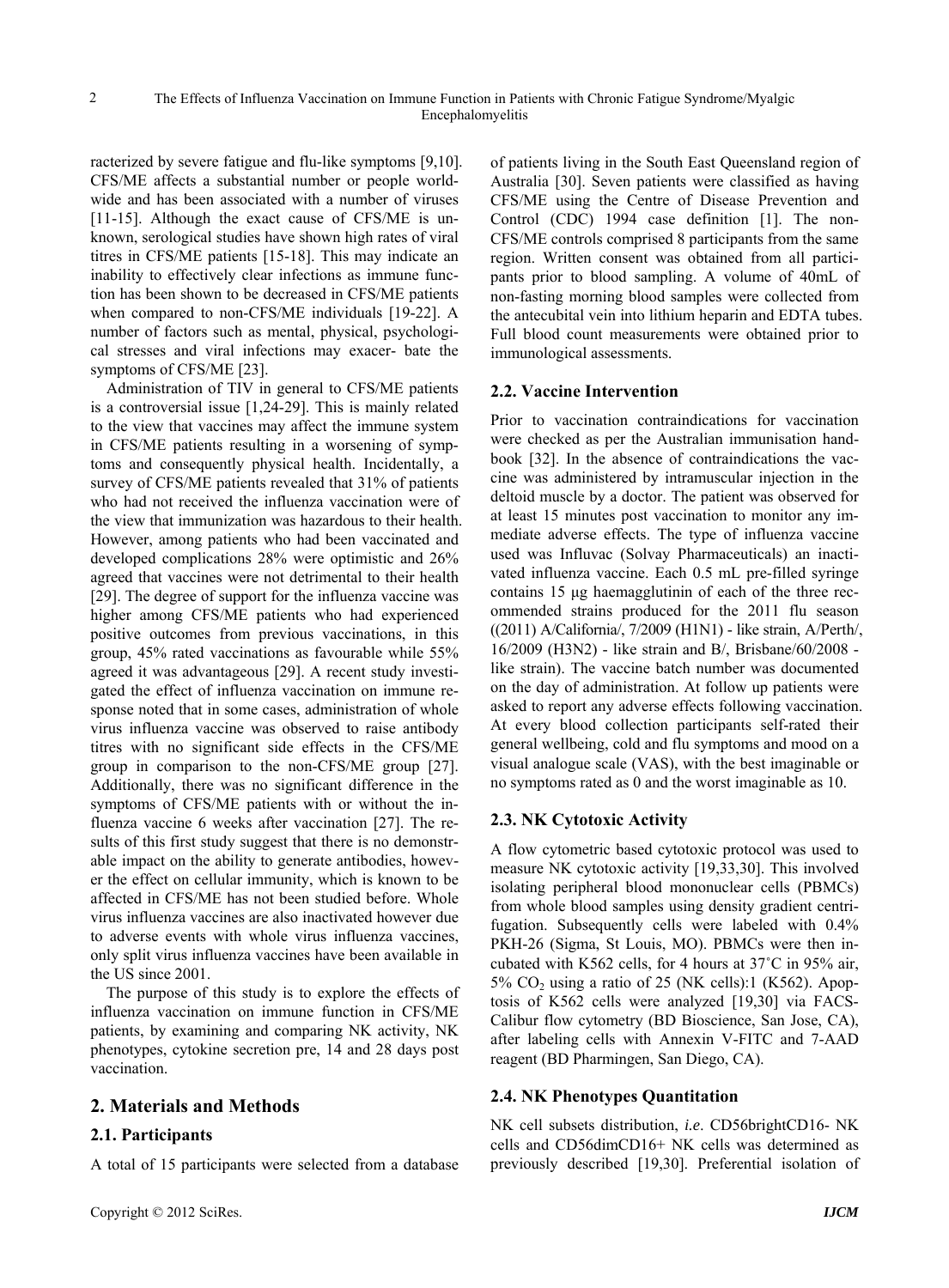NK cells was performed using a negative selection system, RosetteSep Human Natural Killer Cell Enrichment Cocktail (StemCell Technologies, Vancouver, BC) from whole blood. NK cells were labeled with monoclonal antibodies for CD56 (FITC) and CD16 (PE) (BD Pharmingen, San Jose, CA).

## **2.5. Cytokine Secretion Following Mitogenic Stimulation**

Cytokines were measured following mitogenic stimulation of cultured PBMCs. In brief PBMCs were isolated from whole blood using ficoll-hypaque density gradient centrifugation. PBMCs were placed in cell culture media with our without 1 µg of phytohemagluttinin for 72 hours at a concentration of 1x106 cells/mL in RPMI culture media at  $37^{\circ}$ C in 95% air with 5% CO<sub>2</sub>. Cell supernatants were collected immediately and stored at –800 C for later assessment. Th1, Th2 and Th17 cytokine profiles were determined using the cytometric bead array kit (BD Pharmingen, San Jose, CA) [30,34]. The concentrations of the following cytokines IL-2, IL-4, IL-6, IL-10, tumor necrosis factor (TNF)-α, interferon (INF)-γ and IL-17A were measured.

## **2.6. Examination of Regulatory T Cells in CFS/ME Patients.**

Assessment of Tregs was performed as previously described [30]. In short PBMCs isolated from 10ml of whole blood were washed and stained with monoclonal antibodies FITC-CD4 and APC-CD25 (BD Pharmingen, San Diego, CA). Cells were then permeablised and fixed with buffers containing diethylene glycol and formaldehyde. Subsequently, cells were stained with PE-FOXP3 and evaluated on the flow cytometer. FOXP3 was determined on CD4<sup>+</sup> CD25<sup>+</sup> T cells.

# **2.7. Statistical Analysis**

Statistical analysis was performed using SPSS software version 18.0. All data are reported as means plus/minus standard error of the mean (±SEM). The analysis of variance test (ANOVA) and repeated measures was used to compare continuous data. As the different variables were examined at three different time points, time was considered as the within-subjects factor while group was the between-subject factor. Changes in data between time points were further assessed using Bonferroni post-hoc analysis. To determine within subject stability Pearson and Spearman's rank correlations were determined between the three time points. Significance was set at Pvalues less than or equal to 0.05.

Approval for this study was obtained from the Bond University Human Research Ethics Committee.

# **3. Results**

## **3.1. Abbreviations and Acronyms**

The study population consisted of 7 CFS/ME patients, on average 48 years old and 8 controls, average age 38 years old and all female. All patients fulfilled the CDC criteria for CFS. At baseline there were no statistically significant differences between the two groups but at day 14 and more clearly at day 28 post vaccination the CFS/ME patients record a significantly lower general wellbeing compared to the controls (**Figure 1**).

# **3.2. Assessment of NK Cytotoxic Activity**

NK cytotoxic activity was significantly decreased (*p <*  0.05) in CFS/ME patients compared to the control group prior to vaccination and at 28 days following vaccination. However, there was no significant decrease in the two groups at 14 days post vaccination (**Figure 2**).

# **3.3. Distribution of NK Cells**

NK phenotypes were classified as CD56dimCD16+ and CD56brightCD16- NK cells. CD56dimCD16+ and CD56brightCD16- NK cells numbers were not significantly different at any of the time points in the CFS/ME patients compared to non-fatigued controls.

## **3.4. Mistakes**

Cytokine secretion following mitogenic stimulation did not differ before and 14 days after vaccination in the CFS/ME and control group. At 28 days post vaccination significant increases in IL-4, IL-17A, IFN- $\gamma$  and TNF- $\alpha$ were observed in the CFS/ME patient compared to the



**Figure 1. Self rated wellbeing in the CFS/ME and non-fatigued controls. The graph represents wellbeing of the participants (CFS/ME and non-fatigued controls) throughout the study that is at baseline, day 14 and day 28. The ■ represent control data while ● depicts the CFS/ME data. Data are presented as means ± SEM. \* Represents a statistical significant result in relation to controls, P < 0.05 vs. non- fatigued control.** 

3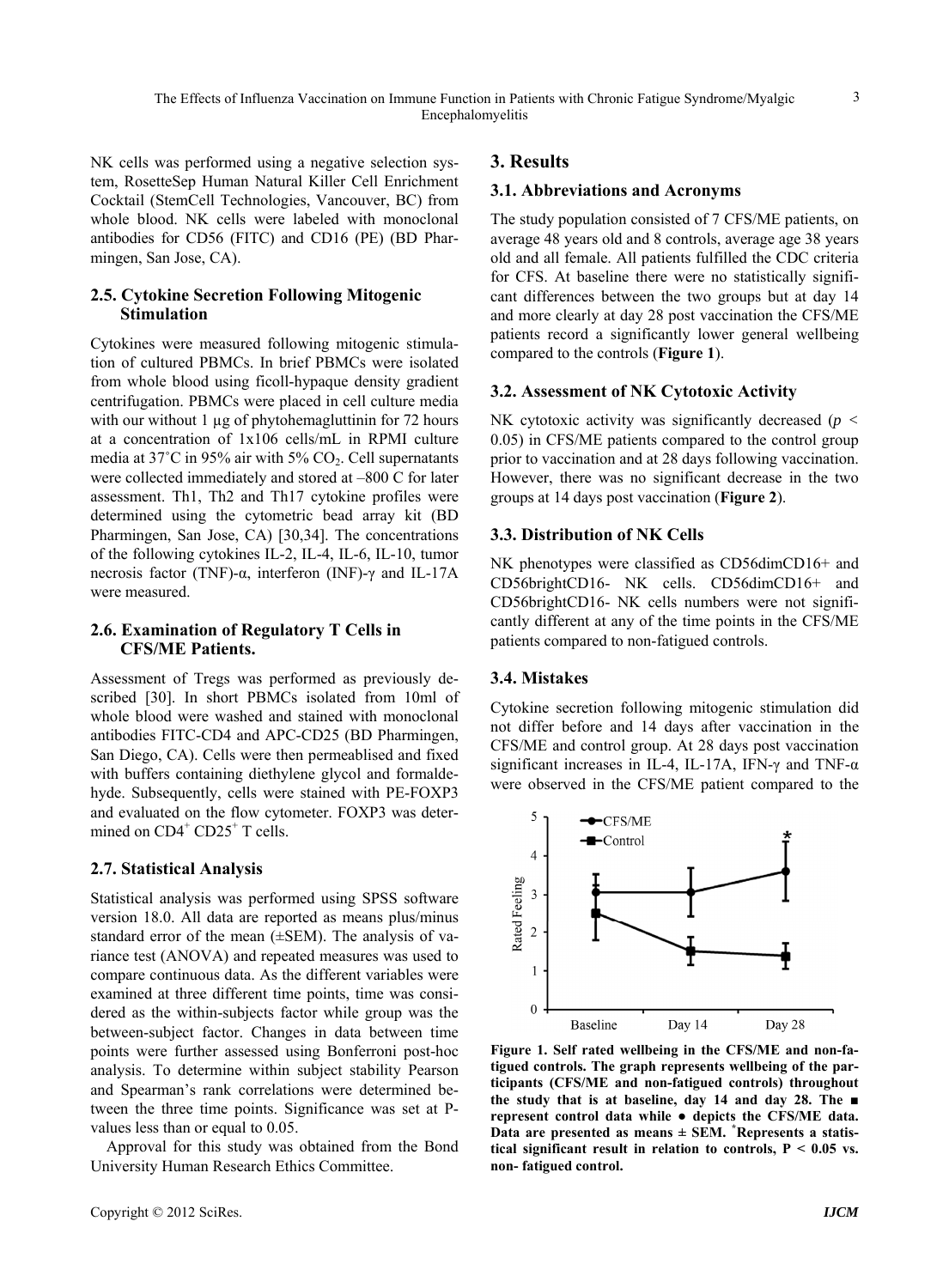

**Figure 2. NK cytotoxic activity pre and post vaccination. NK cytotoxic activity is presented as the % of K562 cells lysed by NK cells pre (baseline) and post vaccination (day 14 and day 28) in the non-fatigue control group (white bars) while and the CFS/ME group (black bars). \* Represents a statistical significant result in relation to controls. Data are presented as means ± SEM.**

controls (**Figures 3(a)**, **(b)**, **(c)** and **(d**). There was no significant difference in FOXP3 pre and 14 days post vaccination. However, an increase in FOXP3 was observed 28 days post vaccination in the CFS/ME group compared to the controls (**Figure 4**).

## **4. Discussion**

Our small pilot study suggests that vaccination with seasonal influvac vaccine, Influenza vaccine, may affect cellular immune function in CFS/ME patients, such as increase of NK function and differential changes in the expression of release of certain proteins by lymphocytes. However, the phenotypes of immune cells such as NK phenotypes may not necessarily be affected by influenza vaccines as these cells remained unchanged post vaccination. An increase in T cell related proteins occurred post vaccination. Overall wellbeing of the patients was significantly lower on the last day of the study. The idea behind the seasonal administration of the influenza vaccine relates to its ability to protect against the effects of



**Figure 3. Levels of different cytokines pre and post vaccination. The graph (a) represents the secretion of IL-4; (b) TNF-α; (c) IFN-γ and (d) IL-17A pre (baseline) and post vaccination (day 14 and day 28). The white bars depict data from the non-fatigued controls and the black bars are representative of the CFS/ME patients. Data are presented as means ± SEM. \*Represents a statistical significant result in relation to controls, P < 0.05.**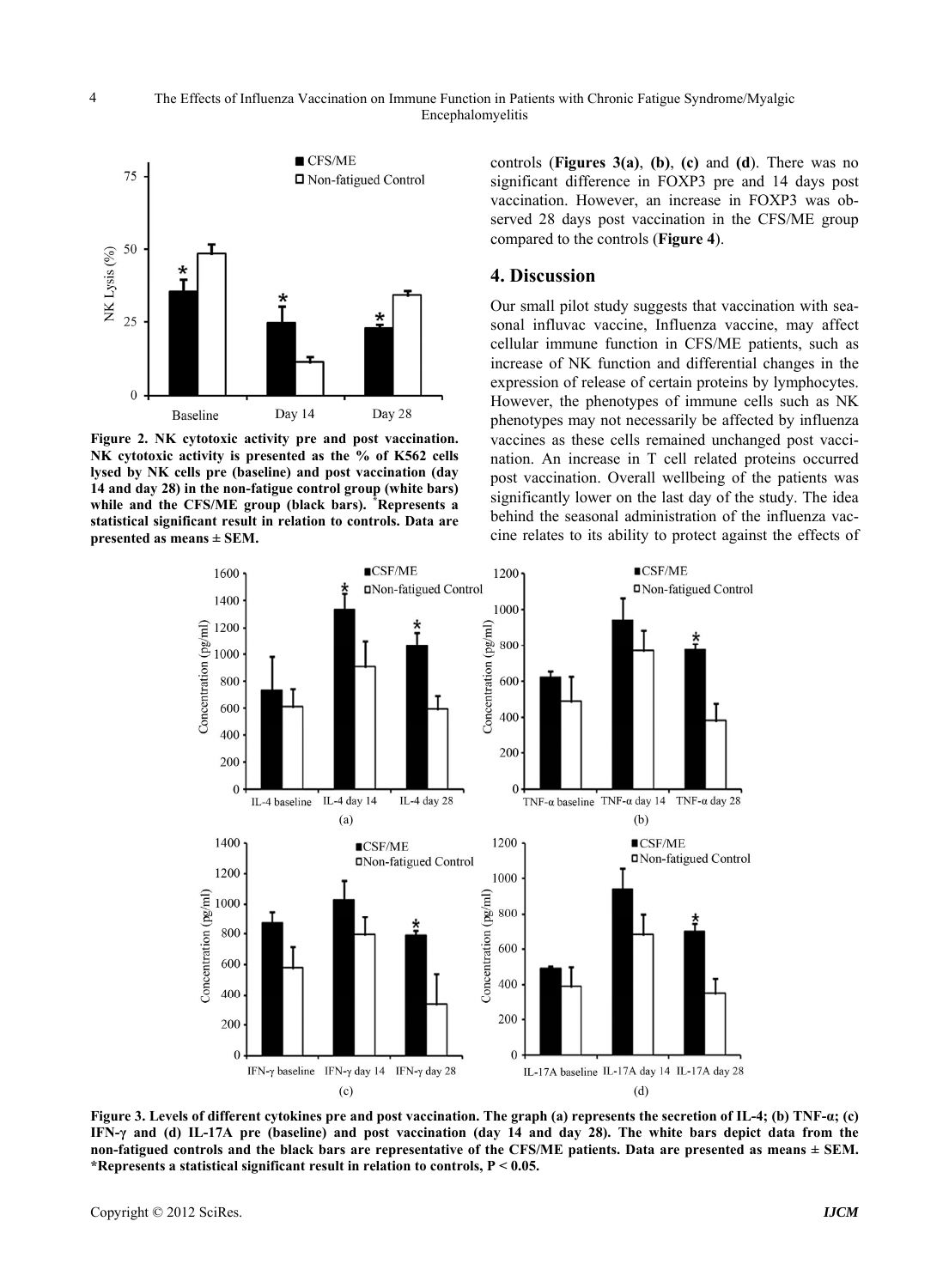

**Figure 4. Intracellular FOXP3 expression pre and post vaccination. The graph represents the FOXP3 production from intracellular staining of Treg cells pre (baseline) and post (day 14 and day 28) vaccination. The white bars depict data from the non-fatigued controls and the black bars are representative of the CFS/ME patients. Data are presented as means ± SEM. \*Represents a statistical significant result in relation to controls, P < 0.05.** 

different strains of the influenza virus. Previous studies have confirmed the protective effects of certain vaccines on the immune system in CFS/ME patients [1,26,28]. To our knowledge this is the first study to report the impact of influenza vaccination on the cellular immune system in CFS/ME patients.

Immune cell function, in particular, NK cytotoxic activity was decreased prior to vaccination and 28 days post vaccination and increased at day 14 in the CFS/ME group compared to the non-fatigued controls. This suggest that TIV affected responses in the immune system 14 days after vaccination, however, this immune response returned to its initial status at 28 days following vaccination as NK cytotoxic activity was decreased at both baseline and day 28. The cause of the increase in NK activity in the CFS/ME patients following vaccination is not explicitly known, however, administration of TIV and LAIV influenza vaccines have the potential to induce cytotoxic activity in NK cells. Importantly, these vaccines are known to generate memory cytotoxic cells in cytotoxic CD8+ T cells that are important for preventing influenza [35,36].

The mechanism of cytotoxic activity involves the activation of granule dependent pathways which facilitate the release of cytolytic proteins, perforin and granzymes, into the cytoplasm of the viral or tumor cell. Influenza virus decreases the expression of these molecules in particular perforin [37]. Incidentally, administration of TIV increases the expression of perforin in CD8+ T cells and this likely occurs in NK cells, thereby enhancing cytotoxic activity in some cells [38]. In adults, reduced levels of granzyme B increase the threat of influenza. However, high levels of granzyme B and NK activity have been observed to be relatively higher in older compared to younger individuals following influenza vaccination [39, 40]. This presupposes that the influenza vaccine may enhance cytotoxic activity by prolonging the cytotoxic process and increasing the presence of lytic proteins in cytotoxic cells. The type of influenza vaccine used may have an impact on the activity of NK cells. For example NK cell activity is prolonged in the presence of TIV [41]. Hence, this may be a contributory factor to the elevated cytotoxic activity following influenza vaccination with the TIV used in our patients. These findings would tend to support the rationale that influenza vaccines are protective rather than harmful in most individuals. Additionally, the significant decrease in cytotoxic activity may be correlated with the low levels of wellbeing 28 days after vaccination. This is consistent with the literature associating reduced well-being with low immune function in particular decreases in NK cell cytotoxic activity [42]. However, the rise in inflammatory cytokines at this time point together with potentially pathogenic regulatory T cell activity may suggest enhanced toxicity contributing to a lowered sense of well-being.

The majority of the cytokines that were significantly increased in the CFS/ME patients were Th1 cytokines including IFN-γ and TNF-α, IL-17 was also increased. IL-4 was the only Th2 cytokine that was increased in the CFS/ME patients compared to the non-fatigued controls. Hence, it can be deduced that influenza vaccines may increase the production of both pro- and anti-inflammatory cytokines in the CFS/ME patients. This observation is consistent with the observation that CFS/ME patients have some background dysregulation of their immune system and correlates with the clinically reported worsening of symptoms. However Influenza vaccines can cause headaches, arthralgia, fever, nausea and malaise [43], which coincidentally are symptoms of CFS/ME.

The effect of the influenza vaccine on the immune system in terms of cytokine response is not immediate and seems to occur at a later stage. In the adaptive immune system vaccines such as the TIV effectively prompt Th1 related immune response which is characterized by the presence of IL-2 [44]. Similarly, an increase in IL-17 was observed after vaccination of mice with TIV. Although these studies were done in mice they may provide a snapshot of the actual effects of inactivated influenza vaccines on the human immune system. Cytokine effects were only observed 28 days post vaccination, prior to this no significant changes in cytokines were observed. A predominant Th1 immune response suggests that an increase or exacerbation in pro-inflam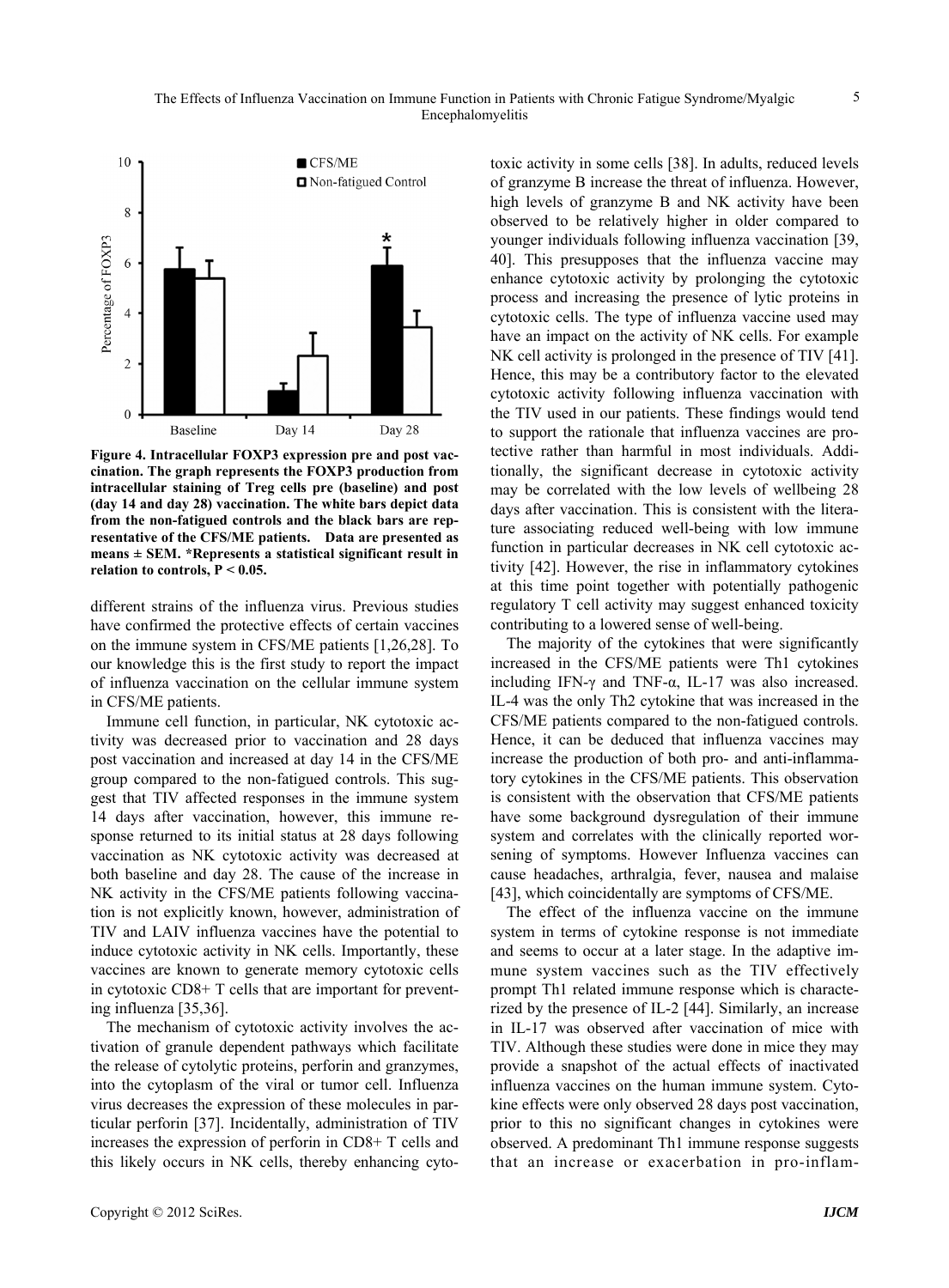matory activity is possibly occurring in the CFS/ME patients. However, in a previous study we reported that cytokines tend to fluctuate in CFS/ME patients and this may persist following vaccination, although, the samples sizes for these patients were much smaller than those used in the previous studies and too small to draw further conclusions. Similarly, in vitro examination of different types of influenza vaccines shows the ability to stimulate a Th1 immune type response in PBMCs, which again was more prevalent in the older compared to the younger participants [45,46]. This is suggestive of an improvement in immune response as a consequence of administration of vaccines.

This pilot study demonstrates the potential effects of TIV on immune function in CFS/ME patients compared to non-fatigued individuals. The cause of the heightened cytotoxic activity is not clear, however, this increase in cytotoxic function is subsequently followed by an increase in pro-inflammatory cytokines. Whether this substantial increase in cytokines is related to the influenza vaccine is not entirely known as cytokines have the tendency to oscillate; however, no oscillations were observed pre vaccination and at day 14. Interestingly altered Treg function at 28 days may also influence lowered wellbeing in this patient group, however more investigations are required to see if the Treg subset may be pathogenic. The influenza vaccine may play a role in modifying the pattern of immune expression observed in our CFS/ME patients.

Our study has limitations. A relatively small sample size of patients and controls was used and this may have biased the changes observed in the parameters measured. Additionally, immune measurements were not taken within the first few days post vaccination. These measurements may be important in determining the rate of change in cytotoxic activity and cytokines immediately after administering the vaccine. In addition, only one type of vaccine, *i.e*. the TIV, was investigated. Perhaps future studies on the effects of other vaccines on the immune system may be important in disseminating the type of vaccines to recommend to CFS/ME individuals.

## **5. Conclusion**

In conclusion, the challenge of determining the most effective intervention against influenza in individuals with complex disorders such as CFS/ME remains to be determined. Influenza vaccines such as TIV may be important in increasing immunity against pathogens by increasing cytotoxic mechanisms and pro-inflammatory cytokines. However, as the effectiveness of influenza vaccines is not 100% in all individuals, it is possible that in some cases vaccination against influenza may be protective as it has the ability to increase cytotoxic activity and proinflammatory reactions post vaccination while adverse effects may ensue in others. Therefore these vaccines should be administered with caution in patients with complex disorders where immune function is severely compromised. The advantage of influenza vaccine may likely offset the risks associated with CFS/ME.

#### **REFERENCES**

- [1] P. Magnus, O. Brubakk, H. Nyland, B. H. Wold, H. K. Gjessing, I. Brandt, T. Eidem, H. Nokleby, and G. Stene-Larsen, "Vaccination as teenagers against meningococcal disease and the risk of the chronic fatigue syndrome," *Vaccine,* vol. 27, pp. 23-7, 2009. doi:10.1016/j.vaccine.2008.10.043
- [2] S. S. Diebold, T. Kaisho, H. Hemmi, S. Akira, and C. Reis e Sousa, "Innate antiviral responses by means of TLR7-mediated recognition of single-stranded RNA," *Science,* vol. 303, pp. 1529-31, Mar 5 2004. doi:10.1126/science.1136080
- [3] H. Kato, S. Sato, M. Yoneyama, M. Yamamoto, S. Uematsu, K. Matsui, T. Tsujimura, K. Takeda, T. Fujita, O. Takeuchi, and S. Akira, "Cell type-specific involvement of RIG-I in antiviral response," *Immunity,* vol. 23, pp. doi:10.1016/j.immuni.2005.04.010
- [4] J. M. Lund, L. Alexopoulou, A. Sato, M. Karow, N. C. Adams, N. W. Gale, A. Iwasaki, and R. A. Flavell, "Recognition of single-stranded RNA viruses by Toll-like receptor 7," *Proc Natl Acad Sci U S A,* vol. 101, 2004, pp. doi:5598-603. 10.1073/pnas.0400937101
- [5] A. Garcia-Sastre and C. A. Biron, "Type 1 interferons and the virus-host relationship: a lesson in detente," *Science,*  vol. 312, 2006, pp. 879-82. doi: 10.1126/science.1125676
- [6] J. Pirhonen, T. Sareneva, M. Kurimoto, I. Julkunen, and S. Matikainen, "Virus infection activates IL-1 beta and IL-18 production in human macrophages by a caspase-1-dependent pathway," *J Immunol,* vol. 162, 1999, pp. 7322-9.
- [7] G. T. Belz, S. Bedoui, F. Kupresanin, F. R. Carbone, and W. R. Heath, "Minimal activation of memory CD8+ T cell by tissue-derived dendritic cells favors the stimulation of naive CD8+ T cells," *Nat Immunol,* vol. 8, 2007, pp. 1060-6. doi: 10.1038/ni1505
- [8] J. F. Fonteneau, M. Gilliet, M. Larsson, I. Dasilva, C. Munz, Y. J. Liu, and N. Bhardwaj, "Activation of influenza virus-specific CD4+ and CD8+ T cells: a new role for plasmacytoid dendritic cells in adaptive immunity," *Blood,* vol. 101, 2003, pp. 3520-6. doi: 10.1182/blood-2002-10-3063
- [9] L. D. Devanur and J. R. Kerr, "Chronic fatigue syndrome," *J Clin Virol,* vol. 37, 2006, pp. 139-50. doi: 10.1016/j.jcv.2006.08.013
- [10] S. B. Harvey, M. Wadsworth, S. Wessely, and M. Hotopf, "Etiology of chronic fatigue syndrome: testing popular hypotheses using a national birth cohort study," *Psychosom Med,* vol. 70, 2008, pp. 488-95. doi: 10.1097/PSY.0b013e31816a8dbc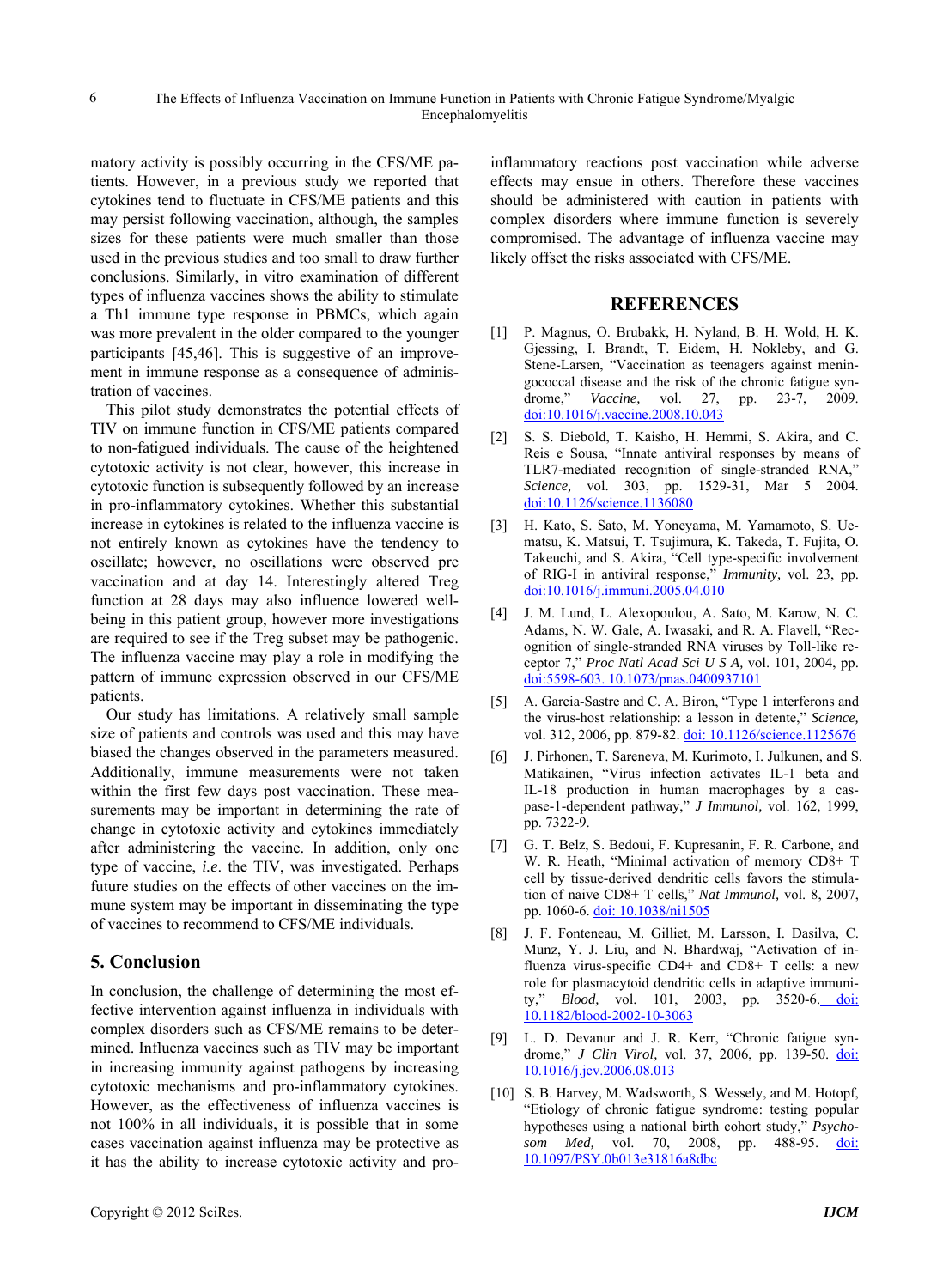The Effects of Influenza Vaccination on Immune Function in Patients with Chronic Fatigue Syndrome/Myalgic Encephalomyelitis

- [11] D. V. Ablashi, H. B. Eastman, C. B. Owen, M. M. Roman, J. Friedman, J. B. Zabriskie, D. L. Peterson, G. R. Pearson, and J. E. Whitman, "Frequent HHV-6 reactivation in multiple sclerosis (MS) and chronic fatigue syndrome (CFS) patients," *J Clin Virol,* vol. 16, 2000, pp. 179-91.
- [12] S. H. Begaj, A. M. Lerner, and J. T. Fitzgerald, "Immunoassay with cytomegalovirus early antigens from gene products p52 and CM2 (UL44 and UL57) detects active infection in patients with chronic fatigue syndrome," *J Clin Pathol,* vol. 61, 2008, pp. 623-6. doi: 10.1136/jcp.2007.050633
- [13] D. Buchwald, M. H. Wener, T. Pearlman, and P. Kith, "Markers of inflammation and immune activation in chronic fatigue and chronic fatigue syndrome," *J Rheumatol,* vol. 24, 1997, pp. 372-6.
- [14] E. DeFreitas, B. Hilliard, P. R. Cheney, D. S. Bell, E. Kiggundu, D. Sankey, Z. Wroblewska, M. Palladino, J. P. Woodward, and H. Koprowski, "Retroviral sequences related to human T-lymphotropic virus type II in patients with chronic fatigue immune dysfunction syndrome," *Proc Natl Acad Sci U S A,* vol. 88, 1991, pp. 2922-6.
- [15] D. Gold, R. Bowden, J. Sixbey, R. Riggs, W. J. Katon, R. Ashley, R. M. Obrigewitch, and L. Corey, "Chronic fatigue. A prospective clinical and virologic study," *JAMA,*  vol. 264, 1990, pp. 48-53.
- [16] B. Grinde, "Is chronic fatigue syndrome caused by a rare brain infection of a common, normally benign virus?," *Med Hypotheses,* vol. 71, 2008, pp. 270-4. doi: 10.1016/j.mehy.2008.03.014
- [17] J. F. Jones, "Epstein-Barr virus and the chronic fatigue syndrome: a short review," *Microbiol Sci,* vol. 5, 1988, pp. 366-9.
- [18] A. Linde, B. Andersson, S. B. Svenson, H. Ahrne, M. Carlsson, P. Forsberg, H. Hugo, A. Karstorp, R. Lenkei, A. Lindwall, and *et al*., "Serum levels of lymphokines and soluble cellular receptors in primary Epstein-Barr virus infection and in patients with chronic fatigue syndrome," *J Infect Dis,* vol. 165, 1992, pp. 994-1000.
- [19] E. W. Brenu, D. R. Staines, O. K. Baskurt, K. J. Ashton, S. B. Ramos, R. M. Christy, and S. M. Marshall-Gradisnik, "Immune and hemorheological changes in chronic fatigue syndrome," *J Transl Med,* vol. 8, 2010, p. 1. doi: 10.1186/1479-5876-8-1
- [20] N. G. Klimas and A. O. Koneru, "Chronic fatigue syndrome: inflammation, immune function, and neuroendocrine interactions," *Curr Rheumatol Rep,* vol. 9, 2007, pp. 482-7.
- [21] M. Maes, I. Mihaylova, and J. C. Leunis, "Chronic fatigue syndrome is accompanied by an IgM-related immune response directed against neopitopes formed by oxidative or nitrosative damage to lipids and proteins," *Neuro Endocrinol Lett,* vol. 27, 2006, pp. 615-21.
- [22] D. Racciatti, M. Dalessandro, L. Delle Donne, K. Falasca, P. Zingariello, R. Paganelli, E. Pizzigallo, and J. Vecchiet, "Study of immune alterations in patients with chronic fatigue syndrome with different etiologies," *Int J Immunopathol Pharmacol,* vol. 17, 2004, pp. 57-62.
- [23] F. Friedberg, L. Dechene, M. J. McKenzie, 2nd, and R. Fontanetta, "Symptom patterns in long-duration chronic fatigue syndrome," *J Psychosom Res,* vol. 48, 2000, pp. 59-68. doi: 10.1016/S0022-3999(99)00077-X
- [24] "Report of the working group on the possible relationship between hepatitis B vaccination and the chronic fatigue syndrome," *CMAJ,* vol. 149, 1993, pp. 314-9.
- [25] S. Appel, J. Chapman, and Y. Shoenfeld, "Infection and vaccination in chronic fatigue syndrome: myth or reality?," *Autoimmunity,* vol. 40, 2007, pp. 48-53. doi: 10.1080/08916930701197273
- [26] G. Delage, I. Salit, R. Pennie, M. Alary, B. Duval, and B. Ward, "[The possible relation between hepatitis B vaccination and chronic fatigue syndrome]," *Union Med Can,*  vol. 122, 1993, pp. 278-9.
- [27] O. D. Ortega-Hernandez and Y. Shoenfeld, "Infection, vaccination, and autoantibodies in chronic fatigue syndrome, cause or coincidence?," *Ann N Y Acad Sci,* vol. 1173, 2009, pp. 600-9. doi: 10.1111/j.1749-6632.2009.04799.x
- [28] K. M. Sleigh, D. G. Danforth, R. T. Hall, J. A. Fleming, and H. G. Stiver, "Double-blind, randomized study of the effects of influenza vaccination on the specific antibody response and clinical course of patients with chronic fatigue syndrome," *Can J Infect Dis,* vol. 11, 2000, pp. 267-73.
- [29] K. M. Sleigh, F. H. Marra, and H. G. Stiver, "Influenza vaccination: is it appropriate in chronic fatigue syndrome?," *Am J Respir Med,* vol. 1, 2002, pp. 3-9.
- [30] E. W. Brenu, M. L. van Driel, D. R. Staines, K. J. Ashton, S. B. Ramos, J. Keane, N. G. Klimas, and S. M. Marshall-Gradisnik, "Immunological abnormalities as potential biomarkers in Chronic Fatigue Syndrome/Myalgic Encephalomyelitis," *Journal of translational medicine,*  vol. 9, 2011, p. 81. doi: 10.1186/1479-5876-9-81
- [31] K. Fukuda, S. E. Straus, I. Hickie, M. C. Sharpe, J. G. Dobbins, and A. Komaroff, "The chronic fatigue syndrome: a comprehensive approach to its definition and study. International Chronic Fatigue Syndrome Study Group," *Ann Intern Med,* vol. 121, 1994, pp. 953-9. doi:
- [32] (2012). *The Australian Immunisation Handbook 9th Edition 2008 (9th ed.)*. Available: http://www.health.gov.au/internet/immunise/publishing.n sf/Content/Handbook-influenza
- [33] J. P. Aubry, A. Blaecke, S. Lecoanet-Henchoz, P. Jeannin, N. Herbault, G. Caron, V. Moine, and J. Y. Bonnefoy, "Annexin V used for measuring apoptosis in the early events of cellular cytotoxicity," *Cytometry,* vol. 37, 1991, pp. 197-204. doi: 10.1002/(SICI)1097-0320(19991101)
- [34] L. Dickson and K. Finlayson, "VPAC and PAC receptors: From ligands to function," *Pharmacol Ther,* vol. 121, 2009, pp. 294-316. doi: 10.1016/j.pharmthera.2008.11.006
- [35] P. C. Doherty and A. Kelso, "Toward a broadly protective influenza vaccine," *The Journal of clinical investigation,*  vol. 118, 2008, pp. 3273-5. doi: 10.1172/JCI37232
- [36] Y. Ghendon, S. Markushin, Y. Vasiliev, I. Akopova, I.